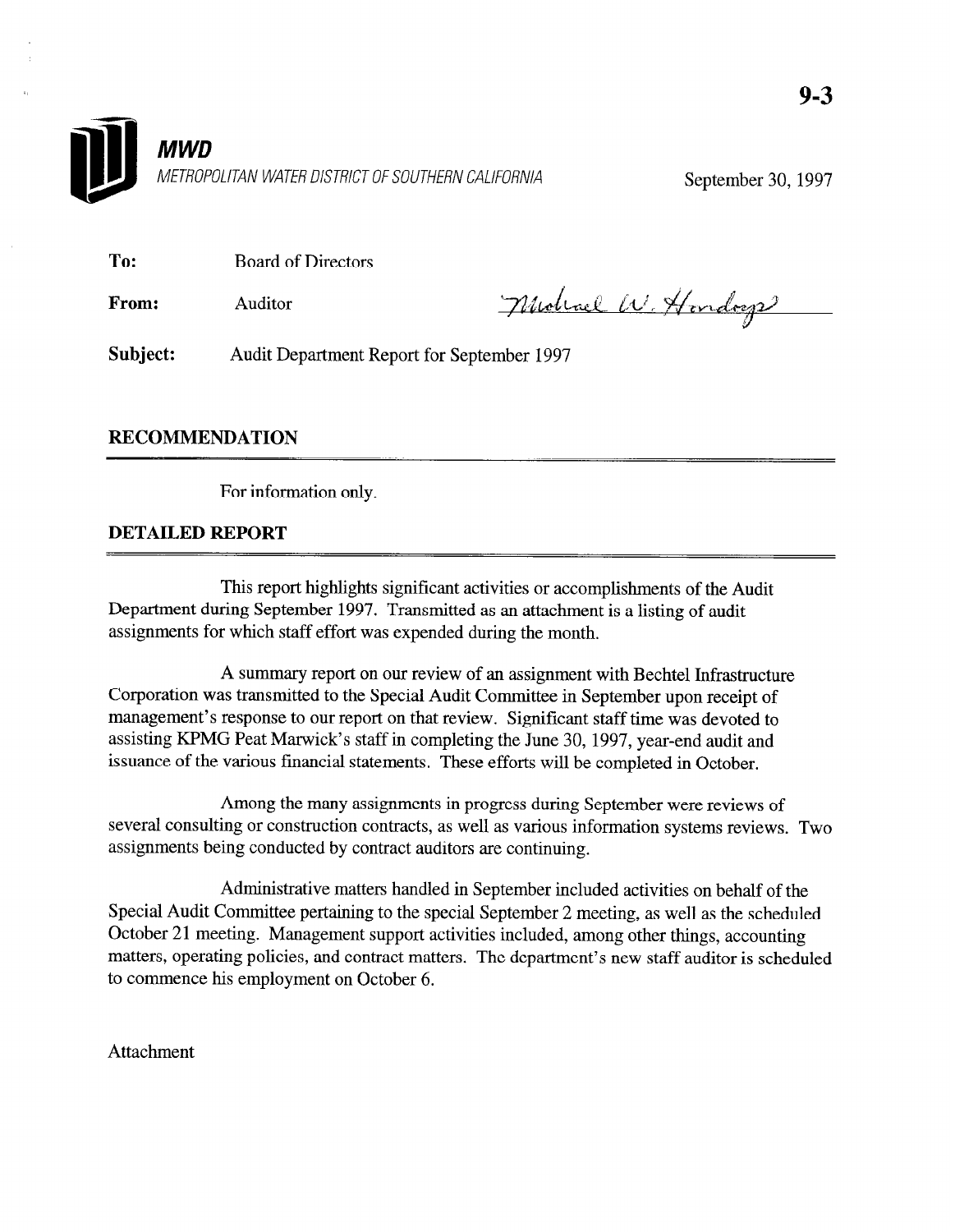#### Audit Department Report<br>for September 1997 tille.<br>Tille

# ATTACHMENT<br>Page 1 of 4

trag

 $\sim$ 

## **ACTIVITIES IN PROGRESS**

| <b>Safeguards over District Assets</b>                       |                                                                                                                                                                        |                                                                                                                                                                             |                           |  |
|--------------------------------------------------------------|------------------------------------------------------------------------------------------------------------------------------------------------------------------------|-----------------------------------------------------------------------------------------------------------------------------------------------------------------------------|---------------------------|--|
| <b>Assignment Name</b>                                       | <b>Description</b>                                                                                                                                                     | <b>Status or Estimated Completion</b>                                                                                                                                       | <b>Significant Events</b> |  |
| Software Licensing<br>Review                                 | Evaluate the status of physical and<br>accounting controls over<br>microcomputer software; review<br>compliance with software copyright<br>and licensing laws.         | Met with staff to initiate review and discuss review<br>objectives. Began preliminary fieldwork to begin<br>software inventory of selected workstations at the<br>District. |                           |  |
| Miscellaneous Financial<br>Reviews                           | Perform miscellaneous reviews of<br>financial areas whenever required in<br>the circumstances.                                                                         | Continuing assignment.                                                                                                                                                      |                           |  |
| Miscellaneous EDP<br>Assignments                             | Perform miscellaneous information<br>systems reviews whenever required in<br>the circumstances.                                                                        | Continuing assignment.                                                                                                                                                      |                           |  |
| <b>Operating Equipment</b><br><b>Inventories - Quarterly</b> | On a quarterly basis, review and<br>evaluate the overall accuracy of the<br>physical cycle counts of District<br>operating equipment inventories.                      | Completed review of quarterly cycle count results<br>through the quarter ended June 30, 1997.                                                                               |                           |  |
| Monthly Petty Cash<br>Counts                                 | On a monthly basis, review and test<br>selected petty cash funds to ensure<br>controls are adequate and funds are<br>completely and accurately recorded.               | One petty cash fund was tested at the Skinner<br><b>Filtration Plant.</b>                                                                                                   |                           |  |
| Accounts Payable<br><b>Process Review</b>                    | Review Accounts Payable payments<br>process and other concerns of the<br>Controller; review the process for<br>possible improvements in controls<br>and effectiveness. | Detailed testing pertaining to review of the<br>Accounts Payable payments process continued<br>during the month.                                                            |                           |  |

 $\sim$ 

 $\sim$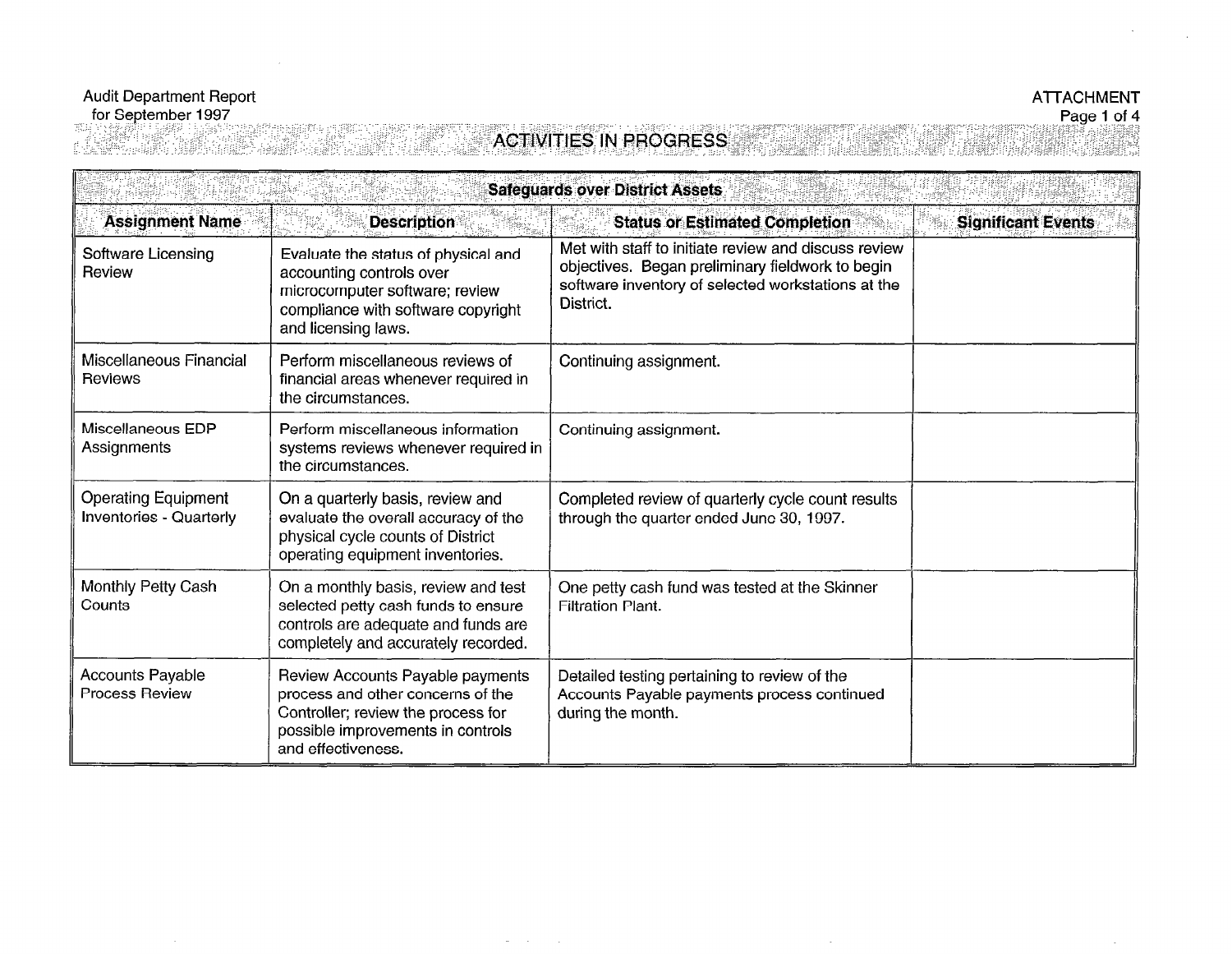# ATTACHMENT<br>Page 2 of 4

### **ACTIVITIES IN PROGRESS**

| <b>Construction and Contract Audits</b>                |                                                                                                                                                                                       |                                                                                                                                                                                     |                                                                                                                                                                                                                     |
|--------------------------------------------------------|---------------------------------------------------------------------------------------------------------------------------------------------------------------------------------------|-------------------------------------------------------------------------------------------------------------------------------------------------------------------------------------|---------------------------------------------------------------------------------------------------------------------------------------------------------------------------------------------------------------------|
| <b>Assignment Name</b>                                 | <b>Description</b>                                                                                                                                                                    | <b>Status or Estimated Completion</b>                                                                                                                                               | <b>Significant Events</b>                                                                                                                                                                                           |
| <b>Monitor Eastside</b><br><b>Reservoir Project</b>    | Document controls over Eastside<br>Reservoir Project (ERP); develop plan<br>to ensure adequate audit coverage of<br>ERP in future years; perform audits of<br>selected ERP contracts. | Detail testing pertaining to a review of Contract<br>No. 1452 with Atkinson-Washington-Zachry<br>resumed this month. This review is expected to<br>be completed in October.         |                                                                                                                                                                                                                     |
| Monitor Inland Feeder<br>Project                       | Monitor contract costs and controls<br>over construction activities related to<br>the Inland Feeder Project.                                                                          | Management's response to the recommendations<br>in the report on the review of Agreement No. 4532<br>with Bechtel Infrastructure Corp. was received in<br>September.                | The Auditor's summary audit<br>report, dated September 17,<br>1997, was issued to the<br>Special Audit Committee.                                                                                                   |
| Owner-Controlled<br>Insurance Program --<br><b>ERP</b> | Monitor administrative controls and<br>financial cost/benefit information<br>related to new owner-controlled<br>insurance program for Eastside<br>Reservoir Project.                  | A response was received from management to<br>the recommendations in Deloitte & Touche's June<br>1997 report during September.                                                      | The Auditor's letter, dated<br>September 30, 1997,<br>transmitted copies of the<br>Executive Summary of the<br>Deloitte & Touche report, and<br>management's response<br>letter, to the Special Audit<br>Committee. |
| <b>Consulting Agreement</b><br>Audits                  | Develop an ongoing plan for ongoing<br>audits of consulting service<br>agreements; conduct selected<br>agreement audits.                                                              | Review procedures pertaining to a review of three<br>consulting agreements with KARO Enterprises<br>continued during August. This review is expected<br>to be completed in October. |                                                                                                                                                                                                                     |
|                                                        |                                                                                                                                                                                       | Preliminary planning and survey procedures<br>pertaining to a review of the San Dimas Lease<br>agreement were commenced.                                                            |                                                                                                                                                                                                                     |
|                                                        |                                                                                                                                                                                       | Preliminary planning and survey procedures<br>pertaining to a review of Agreement No. 2112<br>with Carl Warren & Co. were commenced.                                                |                                                                                                                                                                                                                     |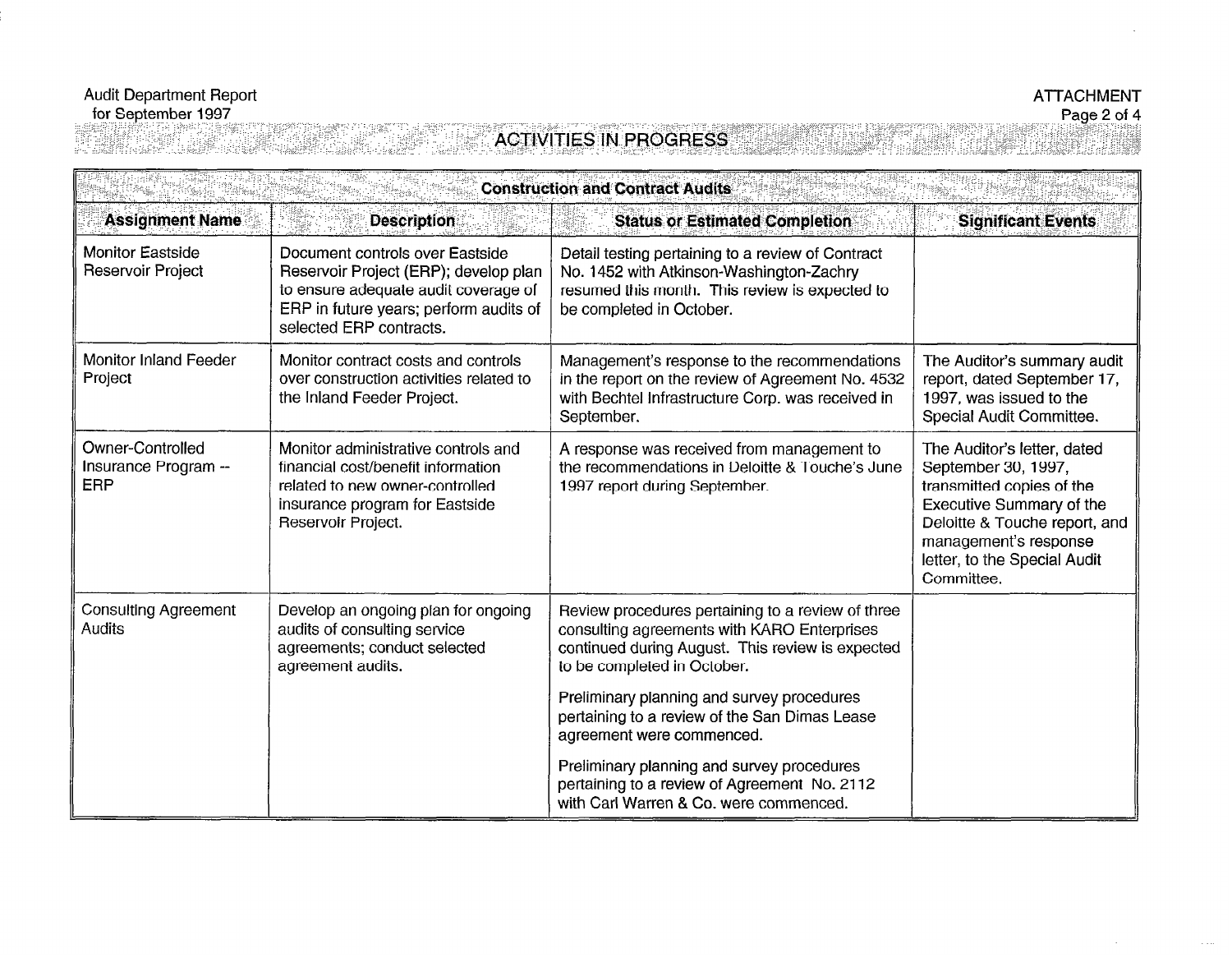1831 - 1918

 $\sim$ 

NG 2

## **ACTIVITIES IN PROGRESS**

| <b>Management Advisory Services</b>                                     |                                                                                                                                                                              |                                                                                                                                                                                                                                                          |                           |
|-------------------------------------------------------------------------|------------------------------------------------------------------------------------------------------------------------------------------------------------------------------|----------------------------------------------------------------------------------------------------------------------------------------------------------------------------------------------------------------------------------------------------------|---------------------------|
| <b>Assignment Name</b>                                                  | <b>Description</b>                                                                                                                                                           | <b>Status or Estimated Completion</b>                                                                                                                                                                                                                    | <b>Significant Events</b> |
| Surname or Review<br>Contracts                                          | Review drafts of contracts, certain<br>Board letters and other relevant<br>matters prior to their completion.                                                                | Continuing assignment.                                                                                                                                                                                                                                   |                           |
| <b>Overall Internal Control</b><br><b>Assessment Project</b>            | Evaluate the District's internal control<br>environment and review proposed<br>Operating Policies in light of<br>framework recommendations<br>contained in the COSO Report.  | Input was provided to staff on several Operating<br>Policies.                                                                                                                                                                                            |                           |
| <b>Review of MWD Travel</b><br><b>Desk Functions/Travel</b><br>Expenses | Evaluate the MWD Travel Desk<br>functions and utilization to assess its<br>efficiency and effectiveness.                                                                     | A preliminary draft report on this review was<br>received from KPMG Peat Marwick and<br>distributed for management comments during<br>September. A final report will be issued by KPMG<br>following receipt and consideration of<br>management comments. |                           |
| <b>Special Audit Committee</b><br>Support                               | Provide administrative and logistical<br>support to the Special Audit<br>Committee as necessary, including<br>preparation for and participation in all<br>Committee meetings | Continuing assignment.                                                                                                                                                                                                                                   |                           |
| <b>Board and Committee</b><br>Activities                                | To provide Board and Committee<br>support, as necessary, and attend<br>and participate in meetings (other<br>than the Special Audit Committee).                              | Continuing assignment.                                                                                                                                                                                                                                   |                           |
| <b>Computer Equipment</b><br>Acquisition                                | Perform review of costs associated<br>with acquisition of computer related<br>equipment at the District.                                                                     | This assignment was concluded and a final report<br>was issued to management and staff at month<br>end.                                                                                                                                                  |                           |